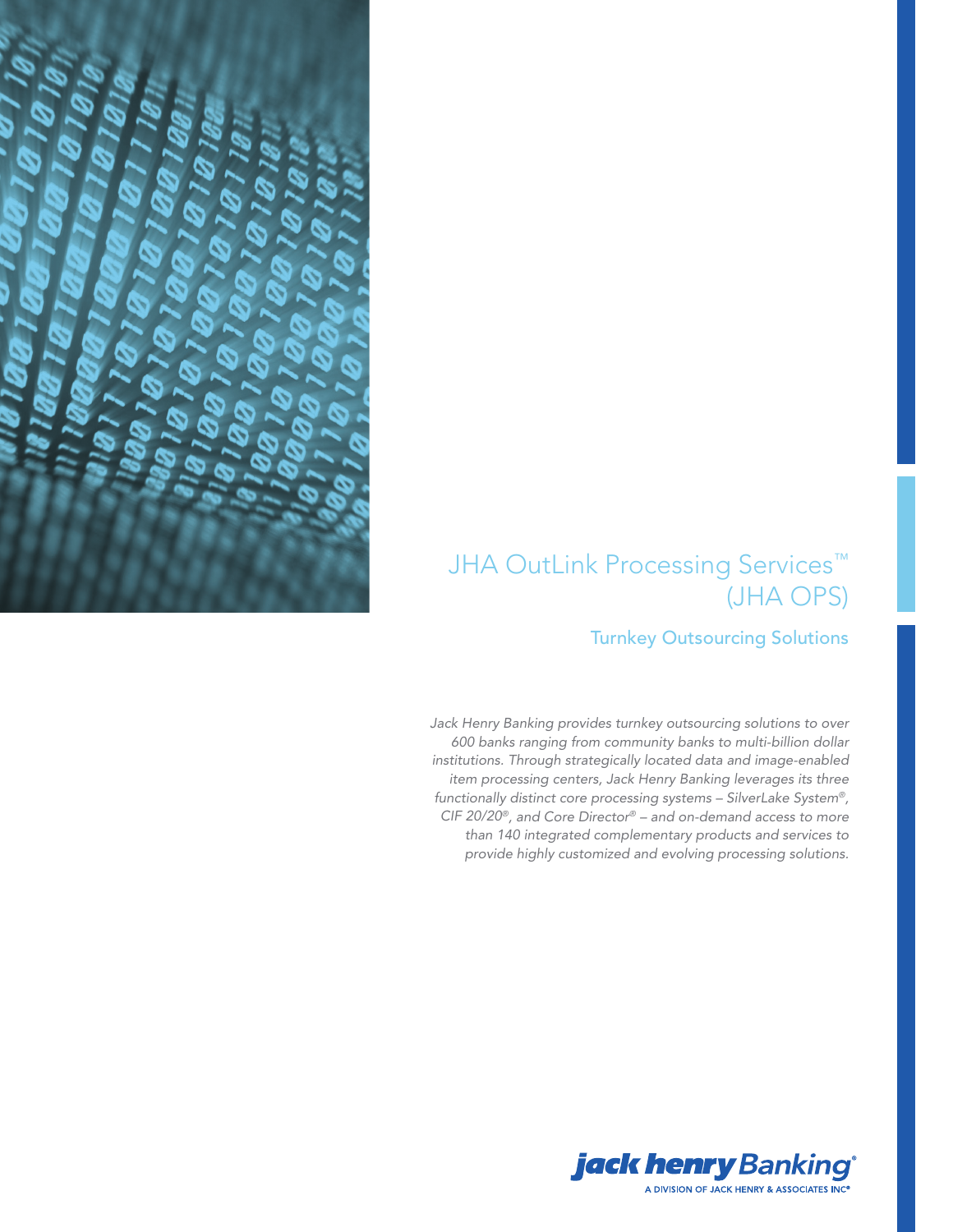## Turnkey Outsourcing Solutions

#### BUSINESS VALUE

- 
- 
- Improve **Operations**
- Reduce Risk

#### **COMPATIBILITY**

- SilverLake System®
- CIF 20/20<sup>®</sup>
- Core Director®

JHA OPS enables diverse banks to leverage our extensive infrastructure and sophisticated processing environment. This eliminates significant capital expenditures required for in-house solutions, the need for resident resources to operate and manage in-house data center operations, and long-term capacity planning and ongoing hardware upgrades. Outsourcing gives banks the ability to focus on their core competencies while we provide advanced technology, strict regulatory compliance, and access to industry, technology, and security experts.

We proactively support the dynamic business strategies of our OutLink clients with:

- Predictable near- and long-term costs that include estimated increases in transaction volumes that accommodate substantial growth before processing fees change.
- Superior data center and support staffs that encompass more than 300 specialists.
- Dedicated account managers.
- Exacting service standards.
- Enterprise-wide automation that is based on the core processing solution most compatible with each bank's unique growth, service, operational, and profit goals.
- Access to the robust core functionality that is identical to its in-house installations.
- On-demand access to an extensive array of integrated complementary products and services, and immediate access to new client-driven complementary solutions.
- The ability to quickly introduce new customer- and market-driven products and services without programming or expensive integration initiatives.
- The ongoing integration of practical new technologies.
- Production-proven conversion and installation services.
- Initial and ongoing education.
- **Strict security procedures and resources.**
- **-** Strict regulatory compliance.
- Conversion-free migrations between in-house and outsourcing environments.

Last year, Jack Henry Banking's JHA OPS processed approximately 20 million accounts each night, more than 7.5 million checks, and more than 620 million electronic items and generated more than 43 million paper statements.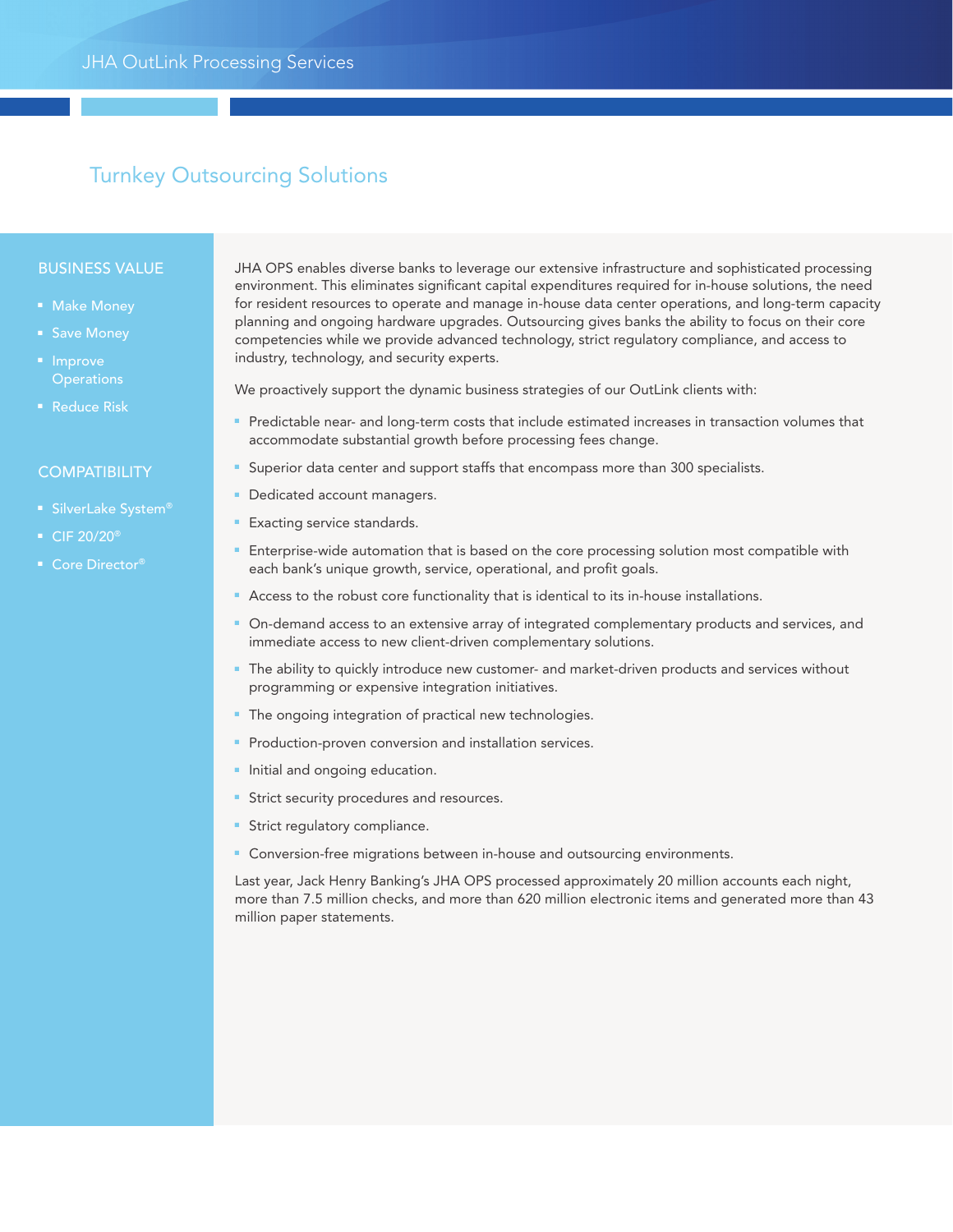

OutLink has a national presence that includes an extensive network of three data centers, four image-enabled item processing centers, 11 training centers, and 10 disaster recovery hot sites.

|                                 | <b>THREE DATA</b><br><b>CENTERS</b> | <b>FOUR ITEM</b><br><b>PROCESSING</b><br><b>CENTERS</b> | <b>11 TRAINING</b><br><b>CENTERS</b> | <b>10 DISASTER</b><br><b>RECOVERY</b><br><b>HOT SITES</b> |
|---------------------------------|-------------------------------------|---------------------------------------------------------|--------------------------------------|-----------------------------------------------------------|
| AL - Birmingham                 |                                     |                                                         |                                      |                                                           |
| CA - San Diego                  |                                     |                                                         |                                      |                                                           |
| IL-Lombard (Chicago)            |                                     |                                                         |                                      |                                                           |
| IN - Angola (South Bend)        |                                     |                                                         |                                      |                                                           |
| KS - Lenexa (Kansas City)       |                                     |                                                         |                                      |                                                           |
| $MI - Troy$                     |                                     |                                                         |                                      |                                                           |
| MN - Mendota Heights (St. Paul) |                                     |                                                         |                                      |                                                           |
| MO - Monett                     |                                     |                                                         |                                      |                                                           |
| NC - Charlotte                  |                                     |                                                         |                                      |                                                           |
| NE - Omaha                      |                                     |                                                         |                                      |                                                           |
| NJ - Totowa                     |                                     |                                                         |                                      |                                                           |
| OK - Oklahoma City              |                                     |                                                         |                                      |                                                           |
| TX - Allen (Dallas)             |                                     |                                                         |                                      |                                                           |
| TX - Houston                    |                                     |                                                         |                                      |                                                           |
| WA - Liberty Lake (Spokane)     |                                     |                                                         |                                      |                                                           |